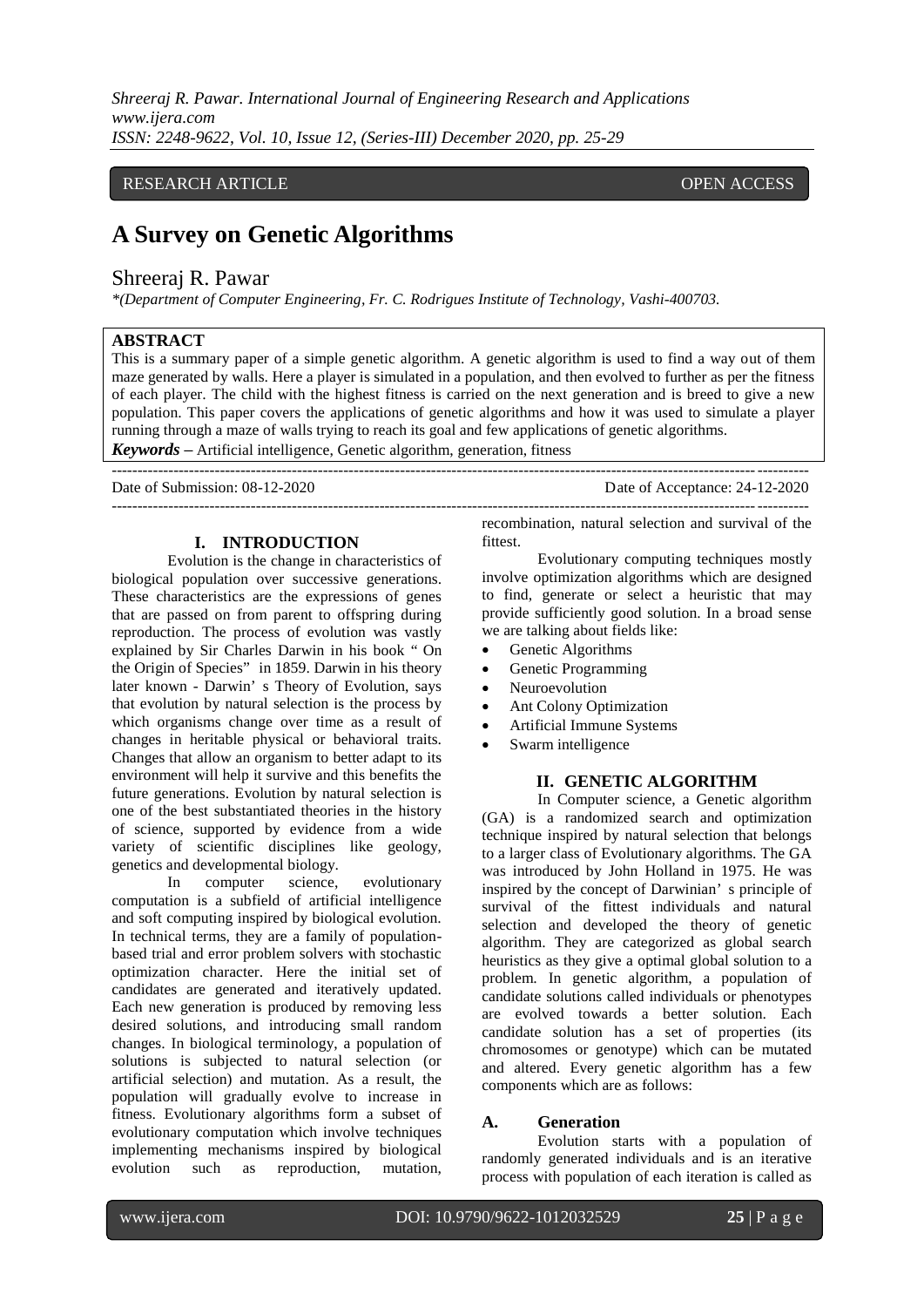Generation. A generation can of any size depending on the computing capabilities of the system the algorithms will be running on. For our Maze runner I created a population of 500 candidates, thus each generation has 500 individuals with completely random set of chromosomes. Before we head further, we need to understand terminologies like genotype and phenotype.

• Genotype: A genotype is an organism' s complete set of heritable genes or genes that can be passed down from parent to offspring. These genes help encode the characteristics that are physically expressed in an organism such as hair color, height, weight, etc.

• Phenotype: A phenotype is the term used in genetics for the composite observable characteristics or traits of an organism. The term covers organism' s morphology or physical features, structure, its developmental processes, its behavior, etc.

Our program has candidates which as essentially dots on a screen. These dots represent an array of randomly generated vectors which tell the dot the direction in which it will move. So, our phenotype is limited to only the shape, size and color of the dot, whereas the genotype consists of 3 arrays of long set of directional vectors which signify position, velocity and acceleration.

### **B. Fitness Function**

A fitness function is a particular type of objective function that is used. A figure of merit is a quantity used to characterized the performance of a device, system or method relative to its alternatives. The fitness function tells the algorithm how close a particular individual is to achieving the desired outcome. Fitness functions are used in genetic programming and genetic algorithms to guide simulations towards optimal design solutions.

When a population is created it contains individuals or candidates with completely random set of genes. The population is simulated to do a task in our case traverse the maze without dying and reach the goal. The dots traverse the maze with directions corresponding to the vectors generated during initialization. Fitness is given by the inverse of the square of the distance from its goal. It is as follows:

 fitness=1/( distanceToGoal \* distanceToGoal)

The fitness function changes when a candidate or individual of a generation reaches the goal. The fitness function is then as follows:

$$
fitness = \frac{1}{16} + 1000 \, (step * step)
$$

Here ' step' is the number of steps taken by an individual before dying. Each step is

incremented based on the velocity and acceleration of each dot. Constants like 16 and 1000 act as hyperparameters which were tuned during testing of the fitness function.

# **C. Selection**

Natural selection is a key mechanism in which only the strongest genes are selected and passed on to the next generation. During an individual' s lifespan based on environmental factors some genes get suppressed and some get activated to a large extend. The activated genes are key to survival of a species and are then passed on to the next generation. These new genes give rise to different characteristics or phenotype in the next generation.

Selection is the stage of genetic algorithm in which individual genomes are chosen from a population for later breeding. Selection is done based on the fitness calculated by the fitness function. The top 2 individuals are selected as the best candidates for gene crossover. There are many methods to Selections namely Roulette Wheel Selection, Rank Selection, Steady State Selection, Tournament Selection, Elitism Selection, Boltzmann Selection. For our Maze Runner problem, we used Elitism Selection where the best individual from last generation is carried over to the next one.

# **D. Crossover and Mutation**

In genetic algorithms and evolutionary computation, crossover, also called recombination is a function where genetic information of two or more individuals is used to generate a new offspring. Our Maze runner Dot contains various vectors for position, velocity, and acceleration. The directions array at the initialization consists of random angles from 0 to  $2\pi$ . After the end of generation 1 that is when all the individuals of the generation die the fitness is calculated for each individual and the top 2 are selected. The best individual is simply carried on to the next generation and the 2nd best is crossovered with the best one. Here first half of the best individual's genome is taken and combined with the second half of the 2nd best candidate. Thus, the resultant genome is a recombination of the best and 2nd best candidates of the previous generation.

Mutation is the alteration of a genome of an organism. It alters one or more genes thus generation variation within a species. Variations can be subtle or may entirely change the characteristics of an organism from its parent. In genetic algorithms, mutation is introduced to bring about some genetic diversity from one generation to next. The mutation within a generation is governed by a parameter called the rate of mutation or mutation rate. It is the probability of whether a given candidate will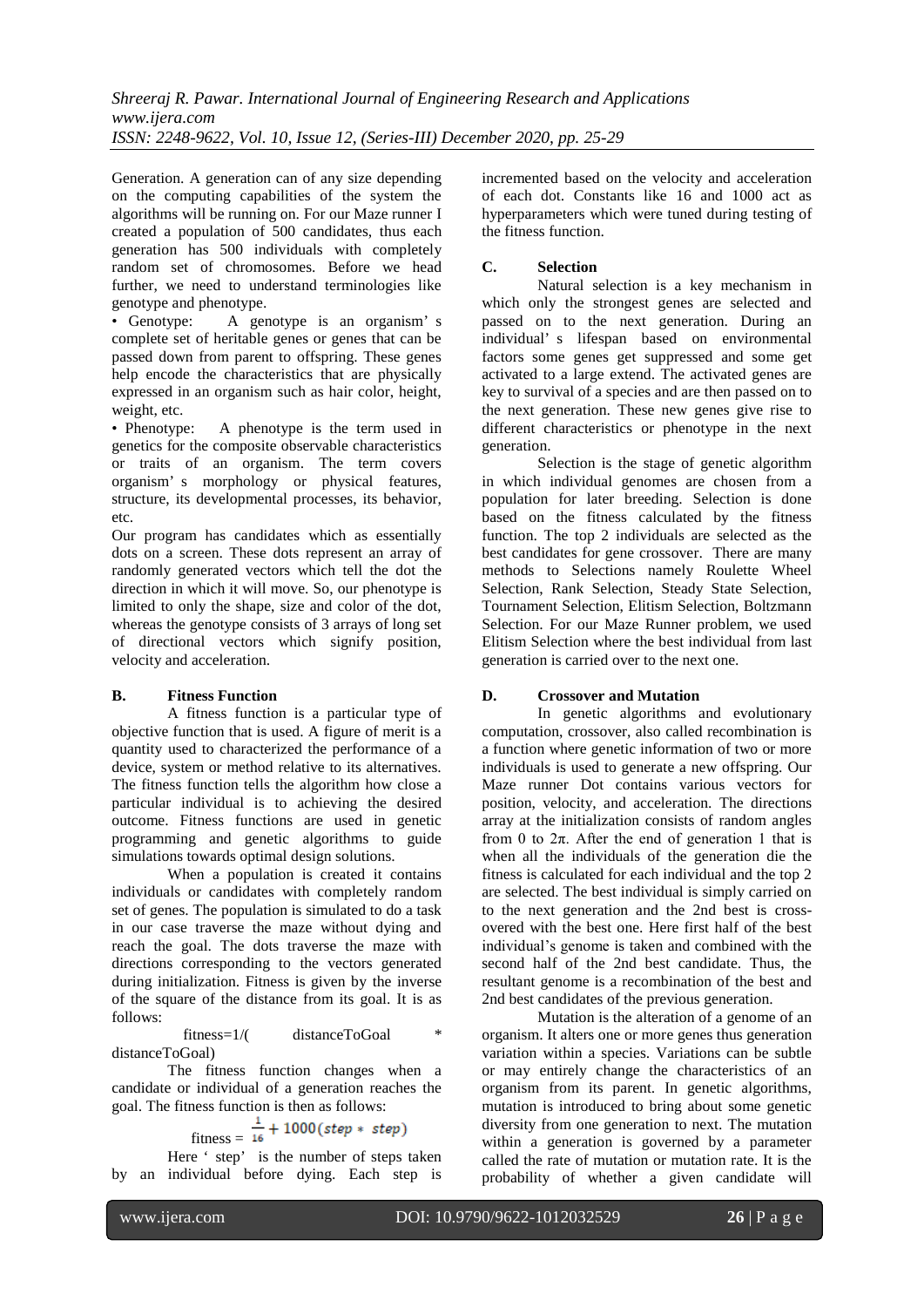undergo mutation or not. In our Maze runner, mutation occurs when a random generated variable ' n' is less than the mutation rate. If so then all the values in the directions array are added with the random number ' n' . Mutation rate should be very low as we don' t want our new generation to be completely different than this previous as this may lead to diverting from the main goal.

### **III. APPLICATIONS**

Genetic Algorithms can be used to solve many problems which traditional search algorithms would take many hours or days or years to get to the optimal solution. Some application of genetic algorithms are as follows:

# 1)NEAT Algorithm

NEAT is an acronym for NeuroEvolution of Augmenting Topologies is an algorithm or a method of optimizing weights that are used in neural networks.

Weights in a neural network are randomly initialized and then changed after each epoch. Using a loss function and learning rate the weights are adjusted so as to give correct output for a given input. Genetic algorithm can be used to optimize the weights on between connections and significantly enhance the performance of the NN. Here a population is generated with each candidate having a NN with randomized weights. After a generation the candidates with the maximum fitness or the best performing candidates of a generation are cross overed and mutated. During crossover the weights are recombined and not the input and output. Thus, over generations the weights get optimized such that the NN always reaches the desired output. Mutation in NEAT can change both connection weights and network structures. Connection weights mutate as in any NE system, with each connection either perturbed or not at each generation. New nodes may also get added to the NN and the resultant NN after several generation may look completely different than its initialization. NEAT is a powerful method for artificially evolving neural networks. It demonstrates evolving topology along with weights can be a major advantage.

2)Solving Travelling Salesman Problem

The Travelling Salesman problem (TSP) is one of the old problems in computer science. Given a network with ' n' nodes (cities), from a starting node say ' S' what path should be taken such that all the nodes can be visited with least amount of cost (cost here can be distance or time). The problem is to find the least cost Hamiltonian cycle. The number of ways which gives minimum cost can increases exponentially with more number of cities. Many real-world problems can be modelled after TSP and thus has attracted many researchers and

mathematicians. Finding the optimal solution involves evaluating every possible Hamiltonian path, but this is highly inefficient even for a moderate size graph. Since practical applications require solving larger problems, hence emphasis has shifted from the aim of finding exactly optimal solutions to TSP, to the aim of getting, heuristically, ' good solutions' in reasonable time. Genetic algorithm (GA) is one of the best heuristic algorithms that have been used widely to solve the TSP instances. Many crossover operators and mutation operations have been implemented that give a heuristically ' good solution' and traditional search algorithms.

3)Signal Processing

Genetic Algorithms being a powerful optimization tool have a large number of applications in signal processing. Signal processing involves noise cancellation, time-delay estimation, etc. GA are well suited for techniques like Adaptive filtering where filter coefficients are needed to be optimized. Gas can be applied to solve time-delay problems where any modeling of gain factors and delay is not required and direct estimates of both parameters are obtained through the genetic optimization procedure. GA also can be used for Active noise cancellation (ANC). ANC is a technique that uses secondary sound sources to generate sound waves that create destructive interference canceling the undesired sound. GA can be applied to find optimally controlled secondary sound signals such that minimum noise is perceived.

#### **IV. OBSERVATIONS**

The entire project was made in a sketching tool called processing3. Processing is a JavaScript based sketching tool used for creative coding. The project consists of a window with a starting point of the player and a goal point. The path between is made up of walls both horizontal and vertical. If the player hits the window boundary or any wall, the player dies. When we start the program, in generation 1 as the vectors are randomly assigned, the players move around randomly and die quicky. After generation 15, the player moves in a particular path and less player die from random movements.

At generation 32 the player always avoids the initial walls and boundaries and reach near the goal. It is until generation 38 that one of the candidates in the population reaches the goal. Now the fitness function changes as described earlier and we seen a large number of candidates reaching the goal. By generation 44, 425 out of 500 reach the goal avoiding all the obstacles. I kept the algorithm running and later found a limitation or a bug within my program which is covered in the next section. It can be seen in the following graph fig1.0 that after generation 55 the number of candidates reaching the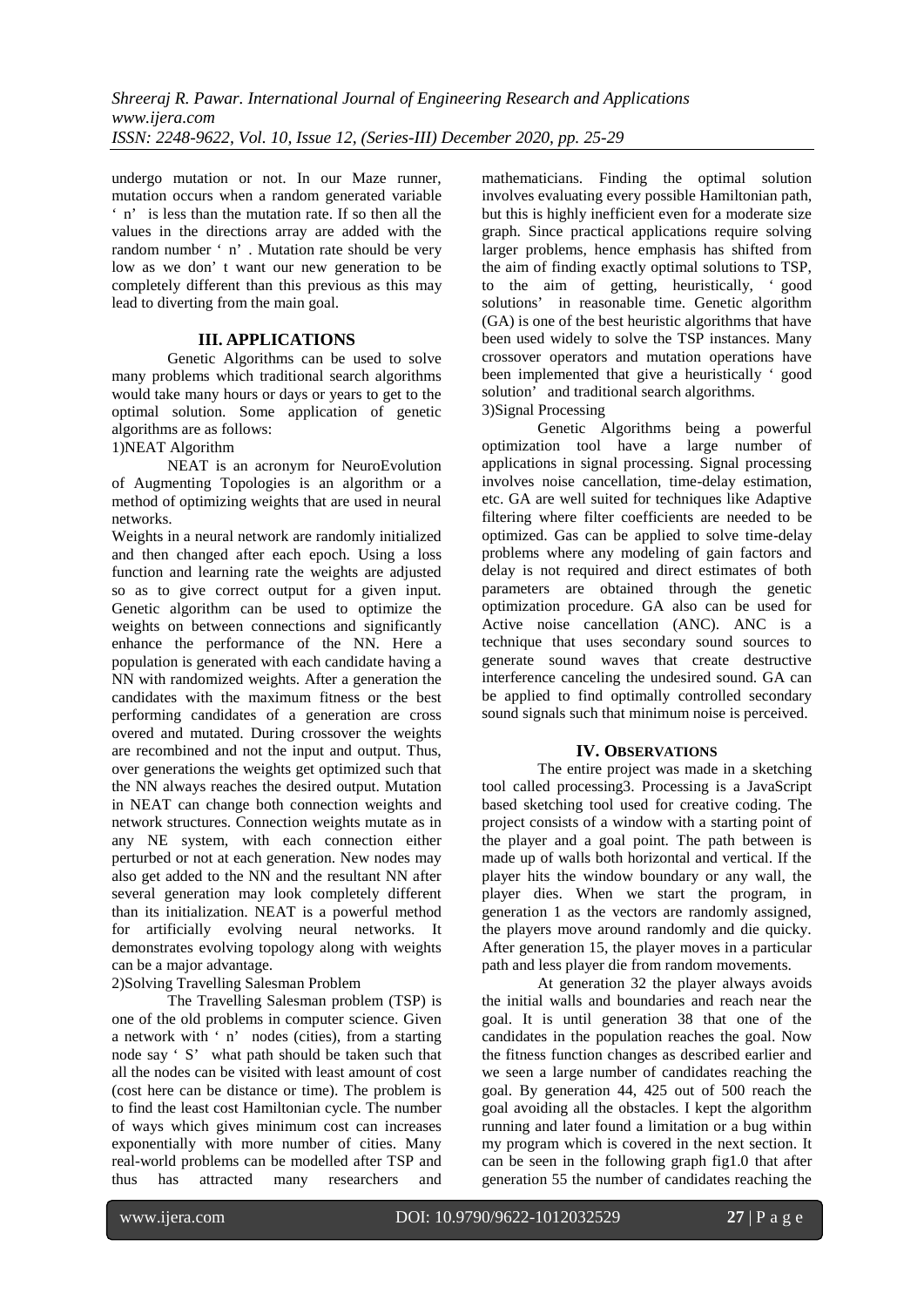goal does not improve but reduces with increasing generations.



**Fig1.0:** Line 1 indicates the number of candidates

### **V. LIMITATIONS**

Although evolutionary approach and genetic algorithms seem like a faster alternative to traditional search algorithms, they have their own set of limitations. Due to the randomness of the GA operation, it is difficult to predict its performance and time of operation which are essential factors for hard-deadline real-time applications.

Finding the right fitness function can be challenging at times. It may take hours or days to tweak the fitness functions hyperparameters to find the optimum fitness of each individual. Moreover, if large population exits calculating fitness of each individual can be computationally heavy, so efficient functions needs to be programmed.

Genetic algorithms can be endless as in they will keep on running until we manually stop them. This may lead to converging towards a local optimum rather than a global optimum. During our testing we found that after generation 50 the dots used to take a path which led to the death of many candidates as compared to previous generations. Due to constant mutation after every generation even the best dot who took the shortest path in generation 44 to reach the goal died in the next generation. Since a stopping condition was not added the algorithm kept on running. The global maxima as achieved when a dot takes the shortest path which in a rectangular window is the diagonal. As there are obstacles in the path candidates simply can' t traverse diagonally hence maximum fitness could not have been achieved.

### **VI. CONCLUSION**

Thus, genetic approach can be seen as a viable approach towards an underlying problem. Genetic algorithms can be used for various other applications and due to their versatility, they are

used to find optimum solutions of problems across various fields.

Evolutionary computation is ought to improve with advancements in parallel computing and by developing more efficient algorithms.

#### **ACKNOWLEDEMENTS**

This paper is based on a project I participated in during our 2nd year of our bachelor' s degree. I would like to thank my professors who encouraged me to write a research paper based on the project. This has been an educational journey and it would not have been possible without the constant support from my mentors.

#### **REFERENCES**

- [1] S. Forrest. Genetic algorithms: Principles of adaptation applied to computation. Science, 261:872{878, Aug. 13 1993.
- [2] Bäck T. Optimal mutation rates in genetic search. InProceedings of the fifth international conference on genetic algorithms 1993.
- [3] Janikow, C.Z. A Knowledge-Intensive Genetic Algorithm for Supervised Learning. Machine Learning 13, 189– 228 (1993).
- [4] de Jong, K., 1988. Learning with Genetic Algorithms: An Overview. Machine Learning, 3(2), pp.121-138.
- [5] M. Srinivas and L. M. Patnaik, "Genetic algorithms: a survey," in Computer, vol. 27, no. 6, pp. 17-26, June 1994, doi: 10.1109/2.294849.
- [6] K. S. Tang, K. F. Man, S. Kwong and Q. He, "Genetic algorithms and their applications," in *IEEE Signal Processing Magazine*, vol. 13, 22-37, Nov. 1996, doi: 10.1109/79.543973.
- [7] Ahmed, Z.H., 2010. Genetic algorithm for the traveling salesman problem using sequential constructive crossover operator. *International Journal of Biometrics & Bioinformatics (IJBB*), 3(6), p.96.
- [8] Tang, K.S., Man, K.F., Kwong, S. and He, Q., 1996. Genetic algorithms and their applications*. IEEE signal processing magazine*, 13(6), pp.22-37.
- [9] Stanley, K.O. and Miikkulainen, R., 2002. Evolving neural networks through augmenting topologies. Evolutionary computation, 10(2), pp.99-127.
- [10] Grefenstette, J., Gopal, R., Rosmaita, B. and Van Gucht, D., 1985, July. Genetic algorithms for the traveling salesman problem*. In Proceedings of the first International Conference on Genetic Algorithms and their*